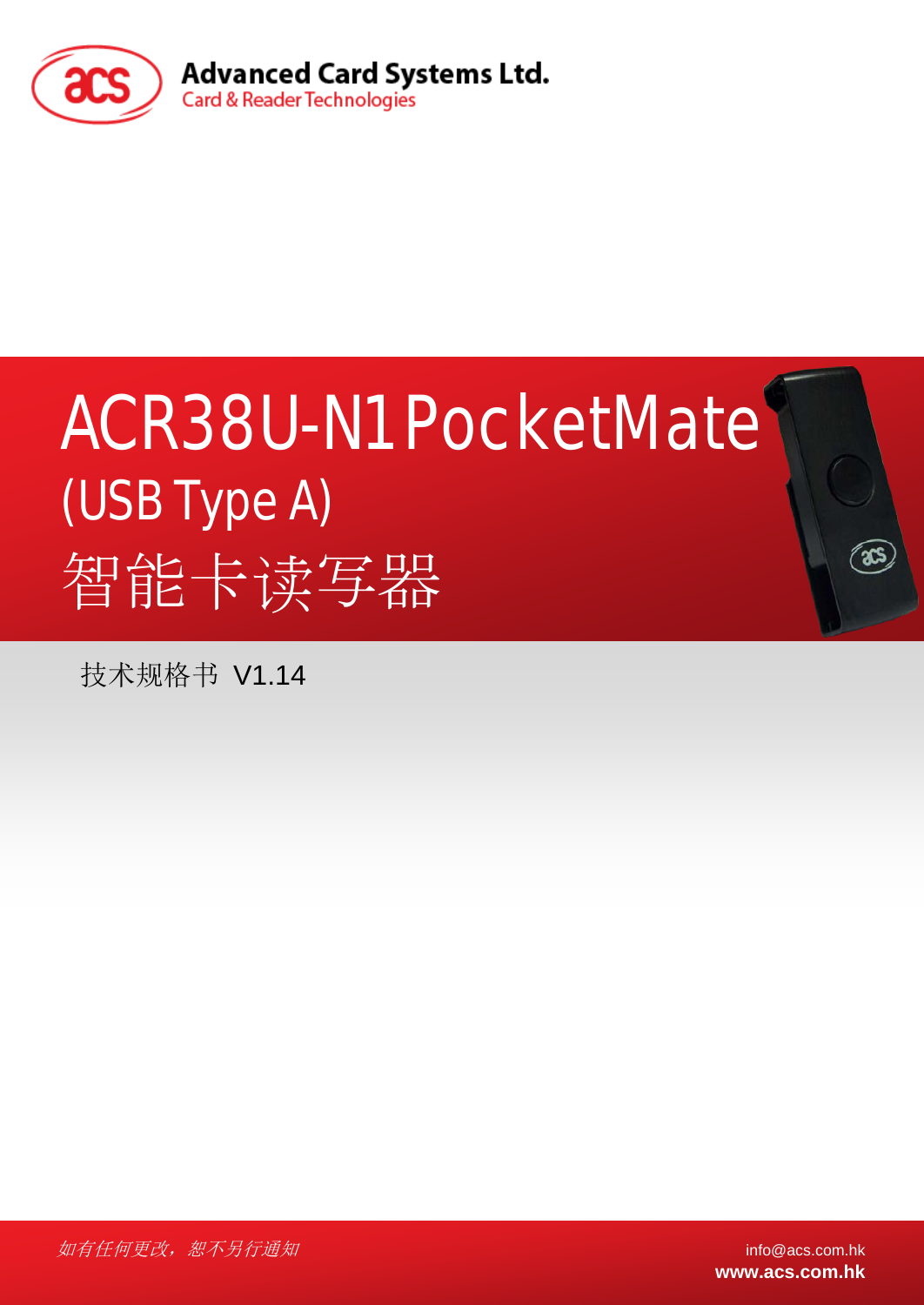

**Advanced Card Systems Ltd.**<br>Card & Reader Technologies

# 目录

| 2.0. |  |
|------|--|
|      |  |
|      |  |
| 4.0. |  |
|      |  |
|      |  |

Page 2 of 8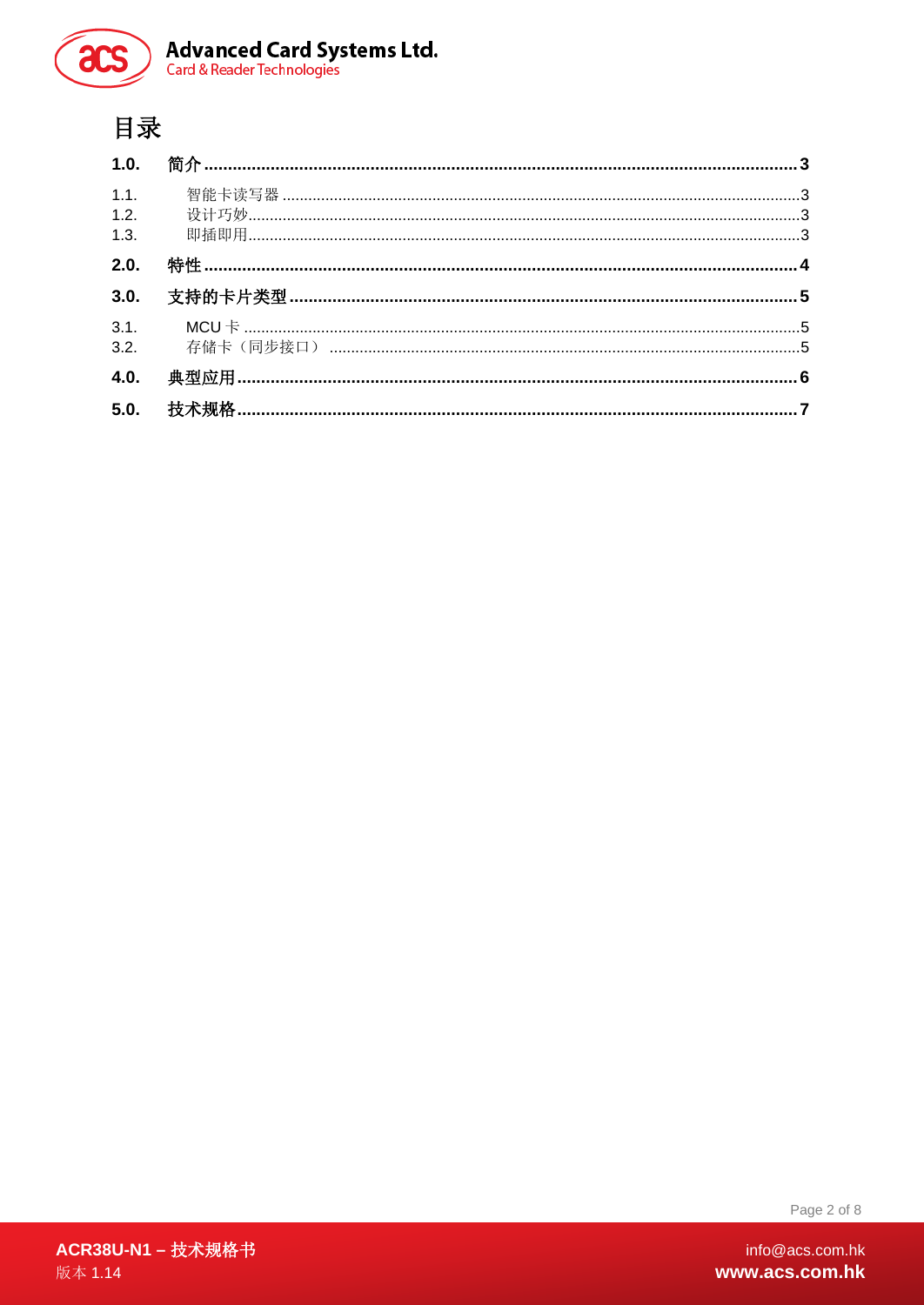

# <span id="page-2-0"></span>**1.0.**简介

ACR38U PocketMate 读写器是一款能给用户带来诸多惊喜的智能卡读写器。它外观精致亮丽,结构小 巧却可以支持全尺寸接触式智能卡的高要求应用。在可靠的性能与设计美学的完美结合下,它可以满足 用户对电子银行、电子支付和电子政务等多种领域的安全需求。

## <span id="page-2-1"></span>**1.1.** 智能卡读写器

ACR38U PocketMate 支持符合 ISO 7816 标准的 A 类、 B 类和 C 类(5 V、3 V 和 1.8 V) 智能卡, 以及符合 T=0 和 T=1 协议的微处理器卡。另外它还支持市面上的 多种存储卡,其中包括美国国防部通用权限卡 (CAC)。这使得它非常适用于广泛的解决方案,例如 PIV 应用、门禁和逻辑访问控制、数字签名和网上银行 等。

ACR38U PocketMate 采用了 USB 全速接口与电脑进行 连接, 能以 344 Kbps 的速度读写智能卡。这款结构小 巧的设备因内置有 ACR38 内核而成为一款功能强大的 读写器,被公认为支持极为严格的智能卡应用。



## <span id="page-2-2"></span>**1.2.** 设计巧妙

ACR38U PocketMate 读写器的外观极为纤巧,可以随时随地携带使用。它的尺寸比标准的 USB Key 还要小,只需轻轻旋转它的外壳,就可以变为一个读写标准尺寸接触式智能卡的读写器。

#### <span id="page-2-3"></span>**1.3.** 即插即用

ACR38U PocketMate 符合 PC/SC 和 CCID 标准,可以轻松地集成到基于计算机的环境中去。它的驱 动可以兼容 Windows®、Linux®、Mac OS® 和 Solaris。另外现在它还可以在运行有 Android™ 3.1 及 以上版本的移动设备上使用。

这些特性使得 ACR38U PocketMate 成为您智能卡解决方案的最佳选择。

Page 3 of 8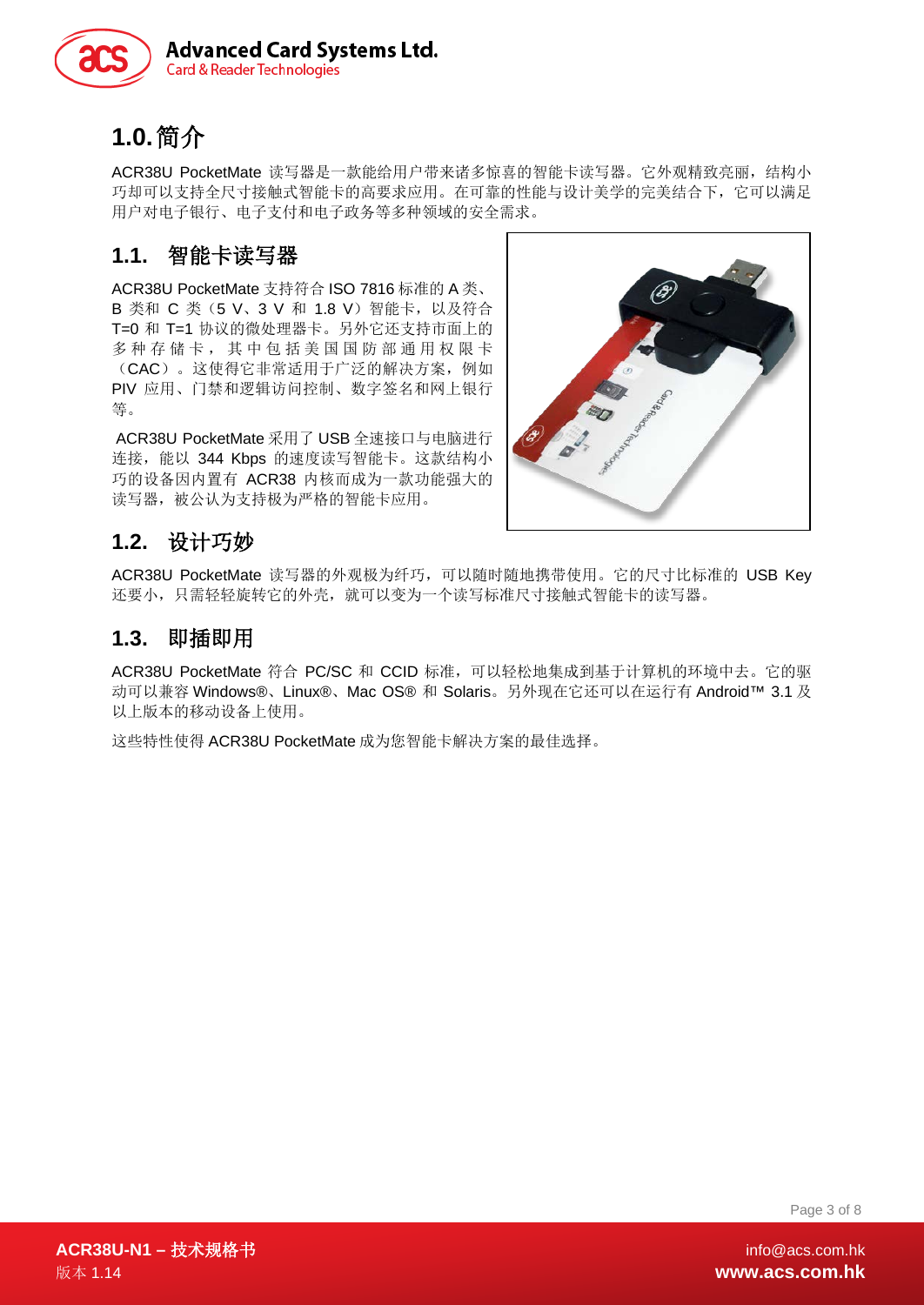

# <span id="page-3-0"></span>**2.0.**特性

- USB 2.0 全速接口
- USB Type A 接口
- 即插即用 符合 CCID 标准,具有高度的灵活性
- 旋转式设计
- 智能卡读写器:
	- o 支持 ISO 7816 A 类、B 类和 C 类(5 V、3 V、1.8 V)卡
	- o 支持 CAC(通用权限卡)
	- o 支持 J-LIS 卡
	- o 可读写所有符合 T=0 和 T=1 协议的微处理器卡
	- o 支持各类存储卡
	- o 支持 PPS(协议和参数选择)
	- o 具有短路保护功能
- 应用程序编程接口:
	- o 支持 PC/SC
	- o 支持 CT-API(通过 PC/SC 顶层的包装器)
- 支持 Android™ 3.1 及以上版本 [1](#page-3-1)
- 符合下列国际标准:
	- o EN 60950/IEC 60950
	- o ISO 7816
	- o USB 全速
	- o EMV™ Level 1 (接触)
	- o PC/SC
	- o CCID
	- o CE
	- o FCC
	- o WEEE
	- o RoHS 2
	- o REACH
	- o TAA (美国)
	- o J-LIS (日本)
	- o VCCI (日本)
	- o Microsoft® WHQL

<span id="page-3-1"></span>*1* 使用 *ACS* 定义的安卓库

Page 4 of 8

-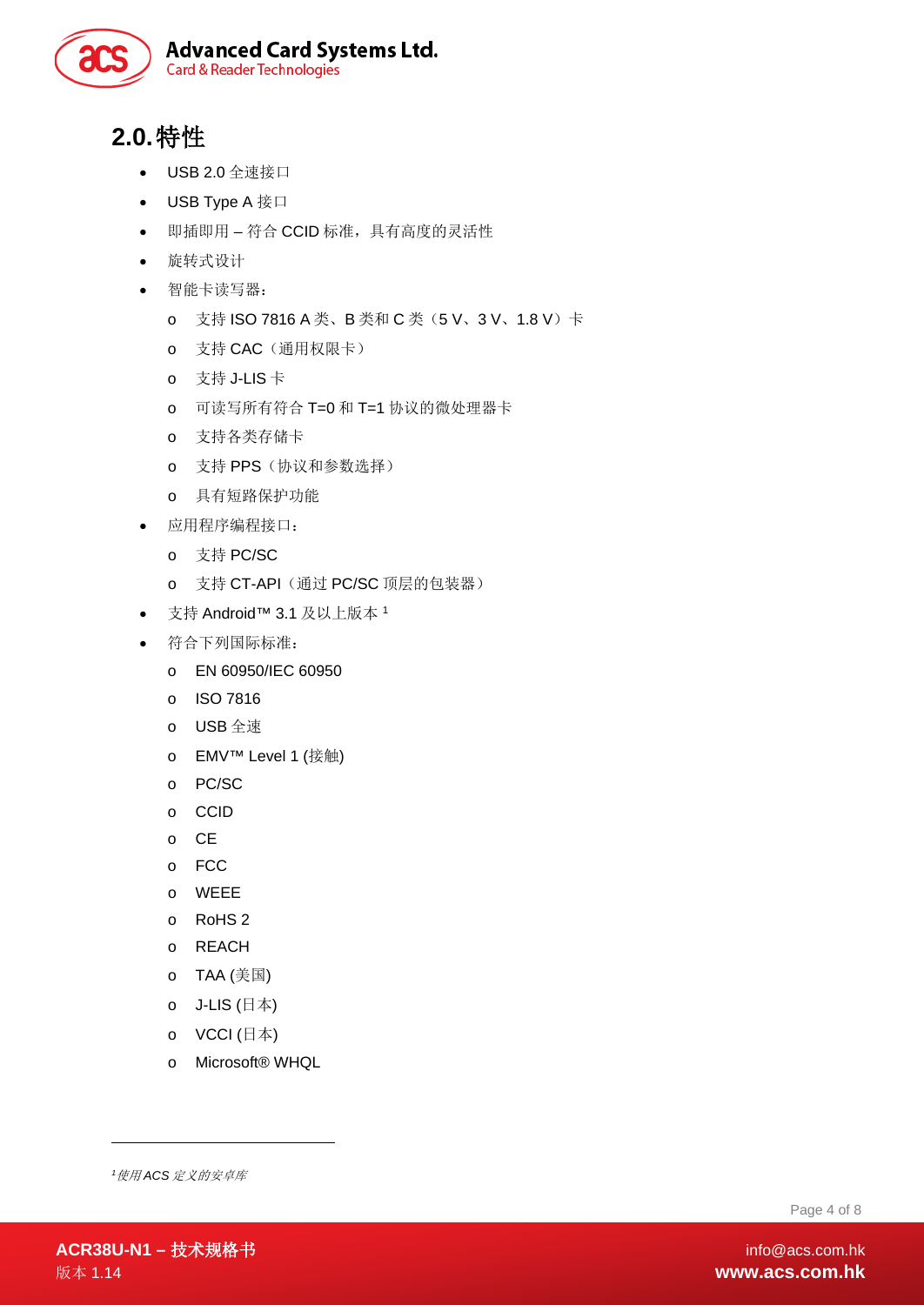

# <span id="page-4-0"></span>**3.0.**支持的卡片类型

## <span id="page-4-1"></span>**3.1. MCU** 卡

ACR38U PocketMate 可读写任何符合 T=0 或 T=1 协议的 MCU 卡。同时它可以支持 CAC 卡, 是实现 US PIV 和 PKI 应用的最佳读写器。

## <span id="page-4-2"></span>**3.2.** 存储卡(同步接口)

ACR38U PocketMate 支持多种类型的存储卡, 例如:

- 符合 I2C 总线协议(空白存储卡)、且每页最大容量为 128 字节的存储卡,包括:
	- o Atmel®:AT24C01/02/04/08/16/32/64/128/256/512/1024
	- o SGS-Thomson: ST14C02C、ST14C04C
	- o Gemplus:GFM1K、GFM2K、GFM4K、GFM8K
- 具有安全记忆体 IC 以及密码和认证功能的存储卡,包括:
	- o Atmel®:AT88SC153 和 AT88SC1608
- 具有 1 KB EEPROM 智能存储空间以及写保护功能的存储卡, 包括:
	- o Infineon®: SLE4418, SLE4428, SLE5518 和 SLE5528
- 具有 256 字节 EEPROM 智能存储空间以及写保护功能的存储卡,包括:
	- o Infineon®: SLE4432, SLE4442, SLE5532 和 SLE5542
- '104'型 EEPROM 不可重置标记计数卡,包括:
	- o Infineon®: SLE4406, SLE4436, SLE5536 和 SLE6636
- 具有 416 位 EEPROM 智能存储空间以及内部 PIN 检查功能的存储卡,包括:
	- o Infineon®: SLE4404
- 包含应用区域的逻辑加密卡,包括:
	- o Atmel®:AT88SC101, AT88SC102 和 AT88SC1003

Page 5 of 8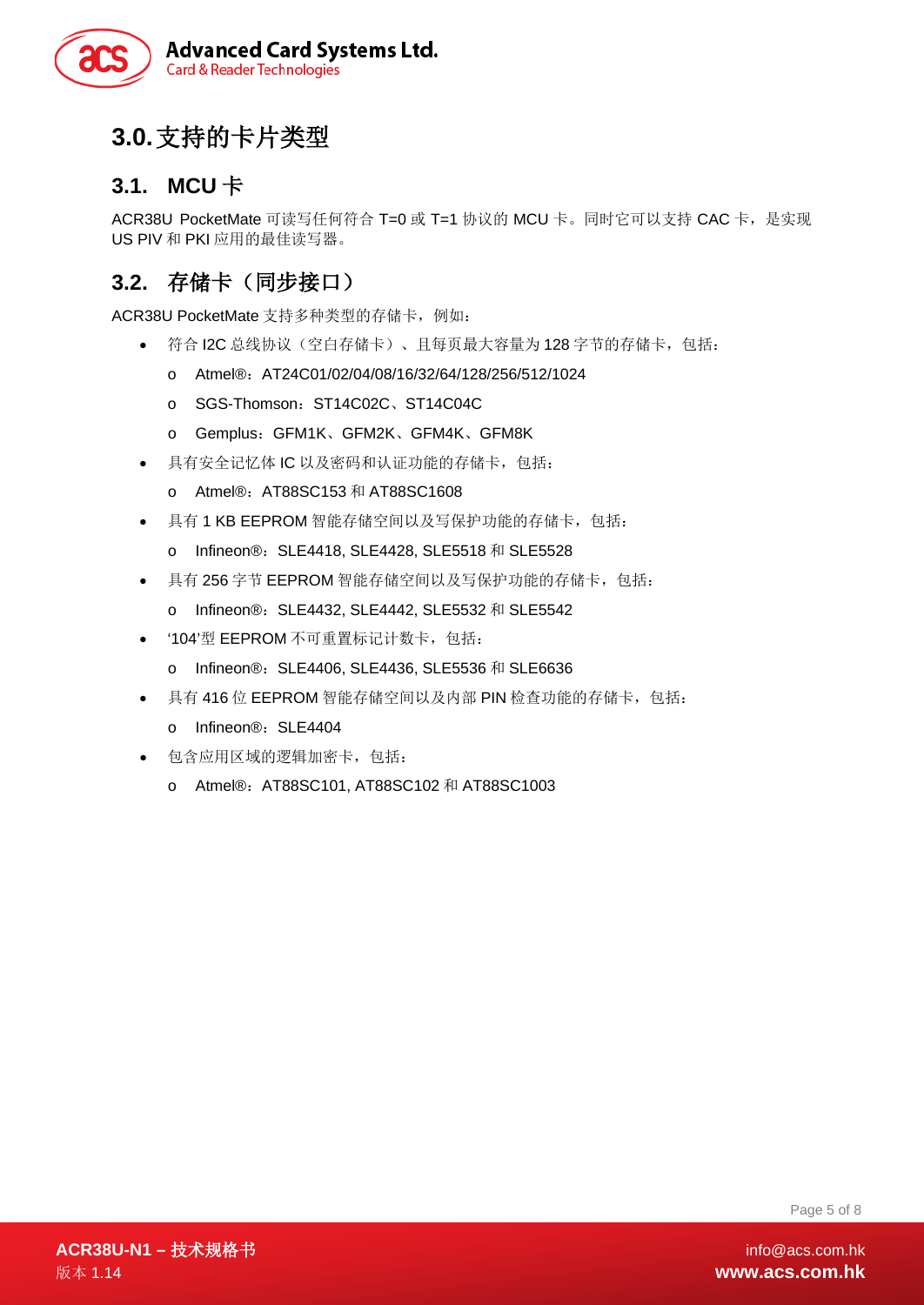

# <span id="page-5-0"></span>**4.0.**典型应用

- 电子政务
- 电子银行和电子支付
- 电子医疗
- 公钥基础设施
- 网络安全
- 访问控制
- 客户积分优惠计划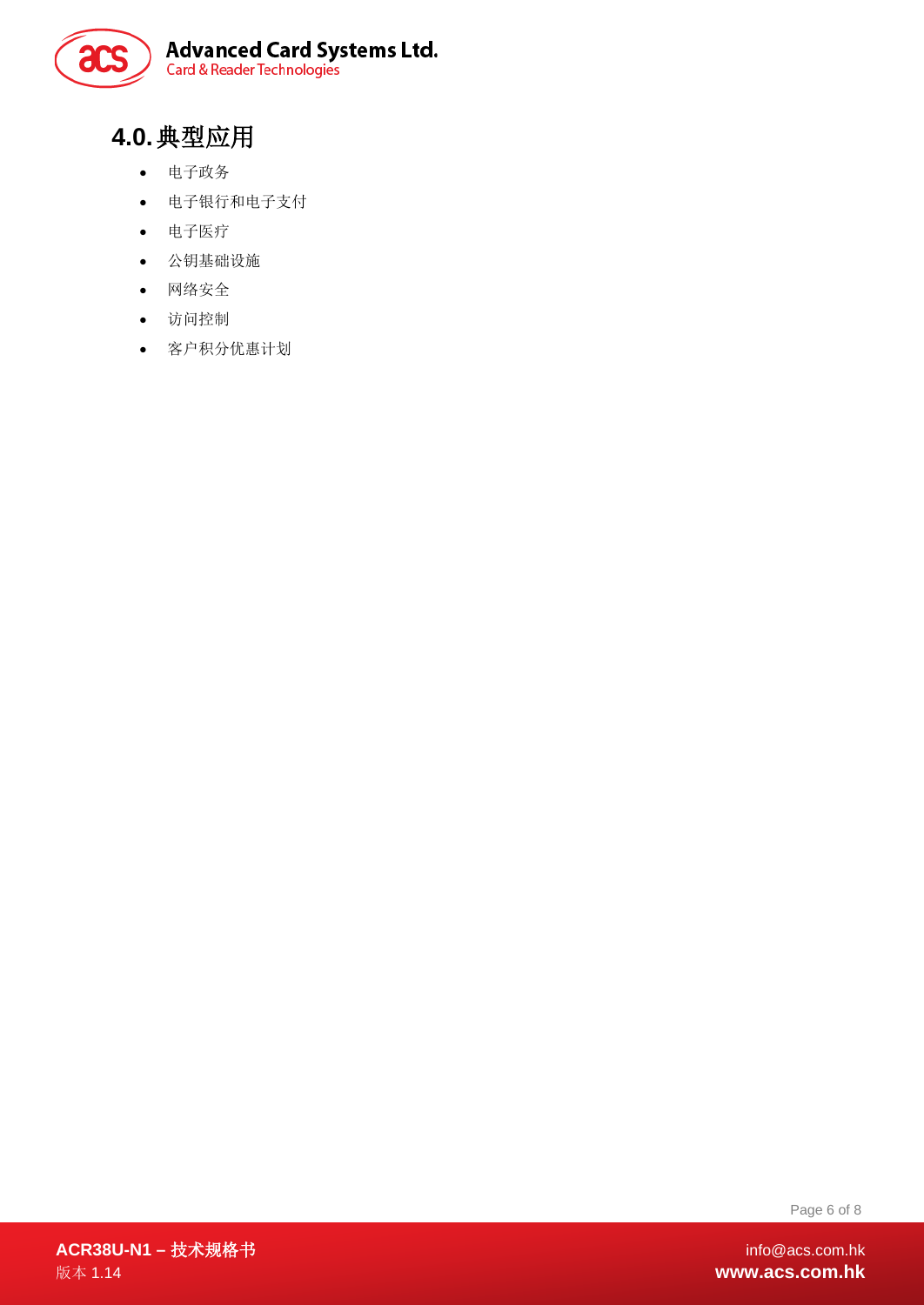

# <span id="page-6-0"></span>5.0.技术规格



| 物理特性参数 |  |  |  |  |  |
|--------|--|--|--|--|--|
|        |  |  |  |  |  |
|        |  |  |  |  |  |
|        |  |  |  |  |  |

#### USB 主机接口参数

#### 接触式智能卡接口参数

| 源电流 ……………………………………… 最大 50 mA |  |
|------------------------------|--|
| 智能卡读写速度  9.6 Kbps - 344 Kbps |  |
|                              |  |
|                              |  |
|                              |  |
|                              |  |

#### 内置外设参数

| 应用程序编程接口参数                     |  |  |  |  |
|--------------------------------|--|--|--|--|
|                                |  |  |  |  |
|                                |  |  |  |  |
| 工作条件                           |  |  |  |  |
| 温度……………………………………… 0 °C − 60 °C |  |  |  |  |
|                                |  |  |  |  |

Page 7 of 8